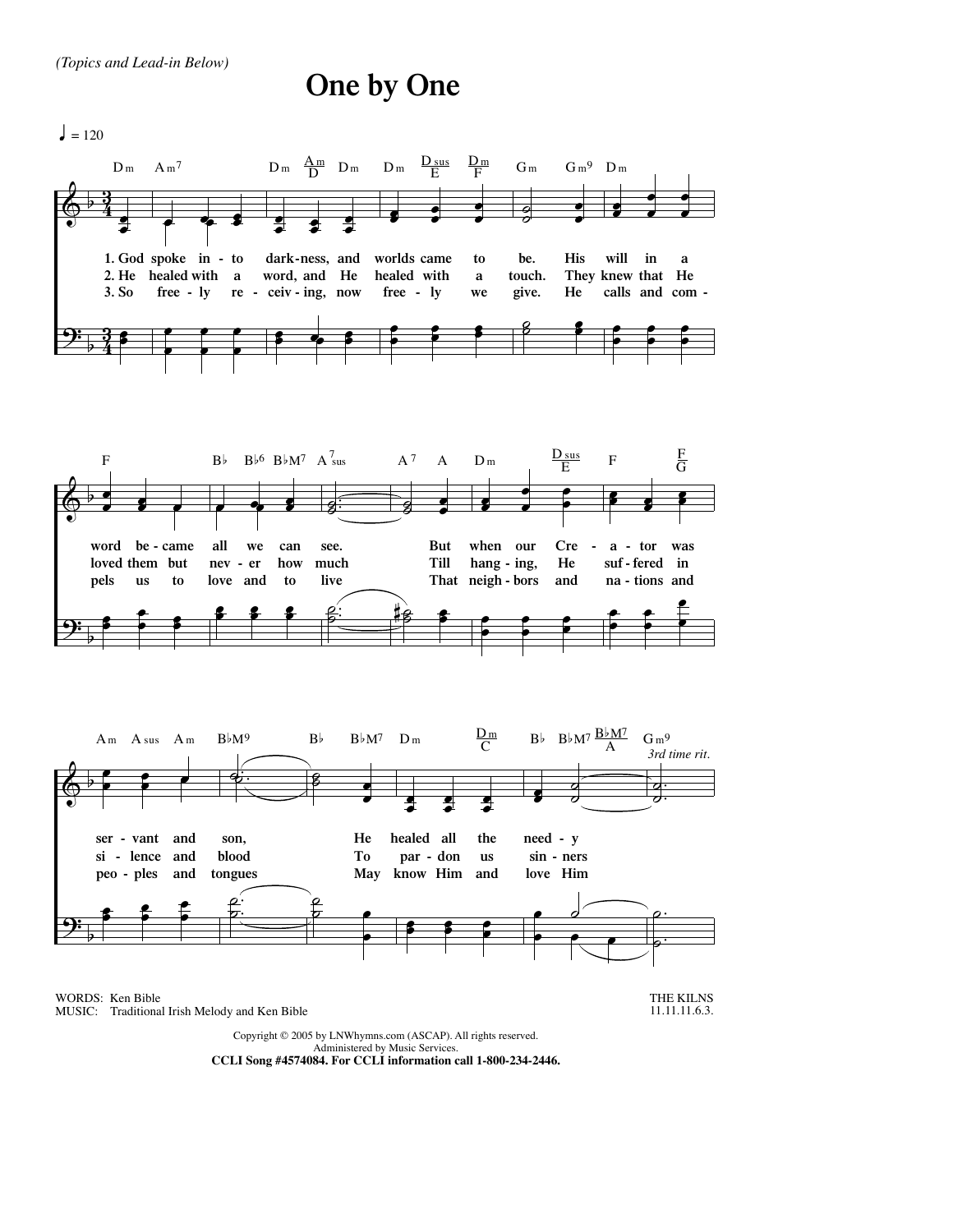

- TOPICS: Atonement; God's Love; Healing; Jesus' Suffering & Death; Lent-Easter; Life of Christ; Missions & Evangelism; Serving in Christ's Name
- LEAD-IN: *That evening after sunset the people brought to Jesus all the sick and demon-possessed. The whole town gathered at the door, and Jesus healed many who had various diseases.* (Mark 1:32-34, NIV)